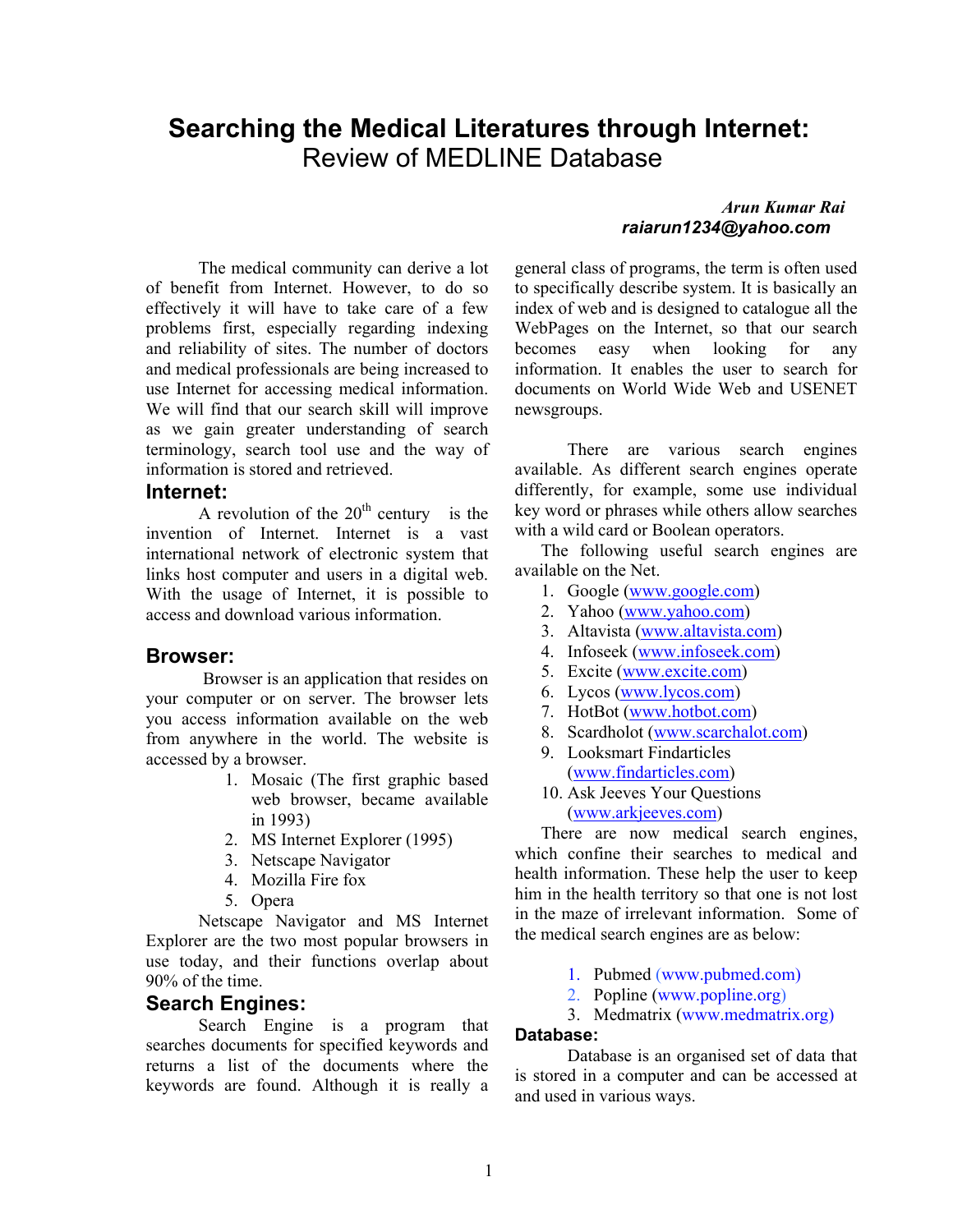### **Bibliographic database:**

Bibliographic database means the published list of documents, which are indexed in computer using special software systematically. It is a collection of various information of published documents. It helps the information seekers to find out the way of right information quickly. It is the descriptive and organised list of published documents/ information stored in computer and can access and download the information in our usage with the help of computer.

### **Medical database:**

Medical database is also the collection medical literatures, which are published and are indexed or arranged systematically. There are many medical databases using for indexing and accessing the medical literature. Many medical literatures are indexed in huge databases, access to which is almost universal in medical and science libraries in developed countries. Searching medical literatures from various medical databases is challenging due to its searching techniques and indexing procedures. Medical literatures searches have become more complex because of the increasing amount of published material and multiple available medical databases indexing those publications.

The volume of new information being added to the medical literature is expanding quickly. Hence, computer assisted literature searches frequently are used to access the right information at the right time.

The Collection of independent work, data or other material containing medical data and other relevant information, which are arranged in an organised and systematic manner and can be accessed electronically or by other means is called medical database.

The following are the well-known online medical databases being used by the medical professionals for retrieval medical information.

- 1. Medline Database
- 2. Cochrane Database
- 3. Publine Database

### **History of MEDLINE.**

The origins of MEDLINE can be traced back to a collection of books in the US Surgeon General's Office during the American Civil War and John Shaw Billings' decision, during 1867, to make this Library as complete as possible. From these beginnings, Index Medicus was developed in the early years of the 20th century, and electronic versions of the database began with the computerized on-demand search service MEDLARS in 1964 and then via CD-ROM and Internet Grateful Med to the webbased and free-to-all service, PubMed, in 1997. MEDLINE providers are now offering mapping of natural language queries to the sophisticated indexing vocabulary (Medical Subject Headings, MeSH) and the provision of specific filters for different types of publication to improve searching efficiency, as well as links to full-text versions of the papers where available.

### **MEDLINE Database** (www.nccbi.nlm.gov)

 Medline database is the bibliographic database, compiled by the U.S. National Library of Medicine (NLM) and published on the Web by Community of Science. MEDLINE is the world's most comprehensive source of life sciences and biomedical bibliographic information. It contains nearly eleven million records from over 7,300 different publications from 1965 to today. It is updated weekly.

MEDLINE (Medline, Medical Literature Analysis and Retrieval System Online) is a comprehensive literature database of life sciences and biomedical information. It covers the fields of medicine, nursing, dentistry, veterinary medicine, and the health care system. As perhaps a side effect of covering these fields, it also manages to cover nearly all of biology and biochemistry, even covering fields with no direct medical connection, such as molecular evolution.

It is compiled by the National Centre for Biotechnology Information (NCBI) of the U.S. National Library of Medicine (NLM) and freely available on the Internet through PubMed, searchable with the Entrez engine.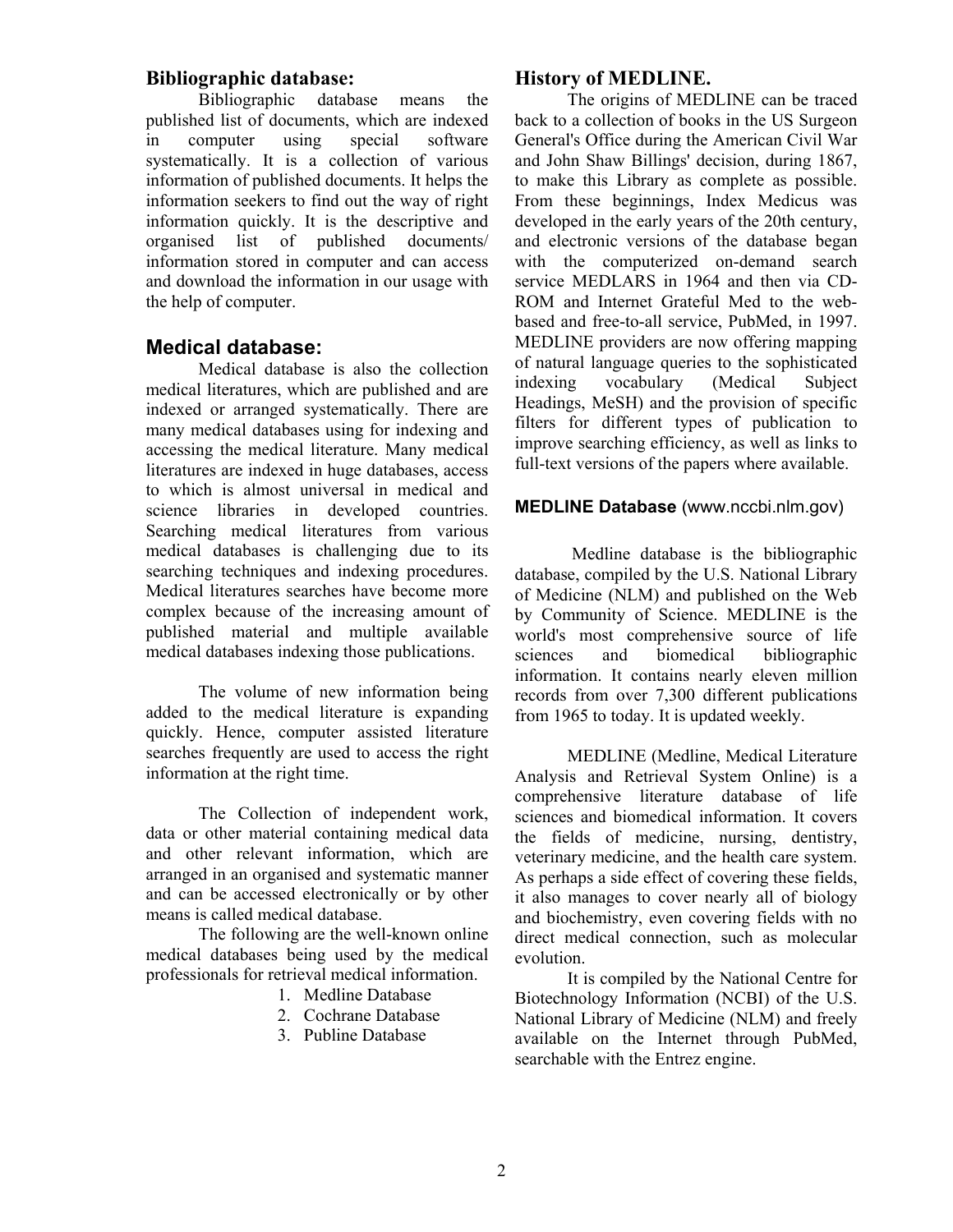The database contains over 14 million records from more than 4,800 different publications (mainly medical journals) from the 1950s to today, and new citations are added daily. Newer citations include abstracts of the article in question. It is designed to have global coverage, but most records are from Englishlanguage sources or have abstracts in English.

MEDLINE uses Medical Subject Headings (MeSH) for information retrieval. Engines designed to search MEDLINE (such as Entrez) generally use a mathematical scoring system to tailor results as closely as possible to the specific request made. One of the interfaces for searching Medline is PubMed, provided by the NLM for free access via the Internet (www.pubmed.gov). Also searchable with the PubMed interface are non-Medline citations, i.e. articles supplied by publishers to the NLM. Direct access to an electronic full text version is also possible if the article is available from a publisher or institution participating in Linkout (www.ncbi.nlm.nih.gov/entrez/linkout/). Some publishers provide free access to their journals. Other journals require an online license and are fee based. The following example demonstrates some of the most important search functions in PubMed. We will start out with a fast and simple approach without the use of specific searching techniques and then continue with a more sophisticated search that requires the knowledge of Medline search functions.

## **Version of MEDLINE**

Three versions of the information in Medline are available:

- 1. Printed (the index Medicus, a manual index updated every year, from which the electronic version)
- 2. Online (the whole database from 1966 to date on a mainframe computer, accessed over the Internet on the other electronic server).
- 3. CD-ROM (the whole database on between 10-18 CDs depending on who makes it)

## **What is PubMed System?**

PubMed is a service of the National Library of Medicine that includes over 15 million citations from MEDLINE and other life science journals for biomedical articles back to the 1950s. PubMed includes links to full text articles and other related resources through which Medline database can be accessed. PubMed provides access to MEDLINE and over 12 million citations in the medical literature. When searching in PubMed you can apply various "limits," such as what fields the search term is in (eg, author, title, text word, journal), type of report (eg, clinical trial, review, editorial), language, patient age, gender, and human or animal study.

PubMed system is designed to be used with Boolean Logic, i.e. putting in particular words (such as sinus, therapy, diagnostic and so on) linked by operator such as AND, OR, NOT. The "Boolean operators" (AND, OR, and NOT) can further focus and refine your search. However, to be sure that you retrieve all the files of interest and don't miss any files that might be critical to your understanding of the topic, you must search all fields and be careful not to exclude potentially important files with the NOT operator.

## **How to trace the MEDLINE database?**

 Medline database can be traced through PubMed system (search engine). Remember that articles can be traced in two ways:

- 1. By any word listed on the database including words in the title, abstract, authors' name, and the institution where the research was done (Note: the abstract is a short summary of what the article is about, which you will find on the database and at the beginning of the printed article).
- 2. By a restricted thesaurus of medical title, known as medical subject heading (MeSH) terms.

Some common problems for searching the medical literatures through Medline. The problems are as follows with answer: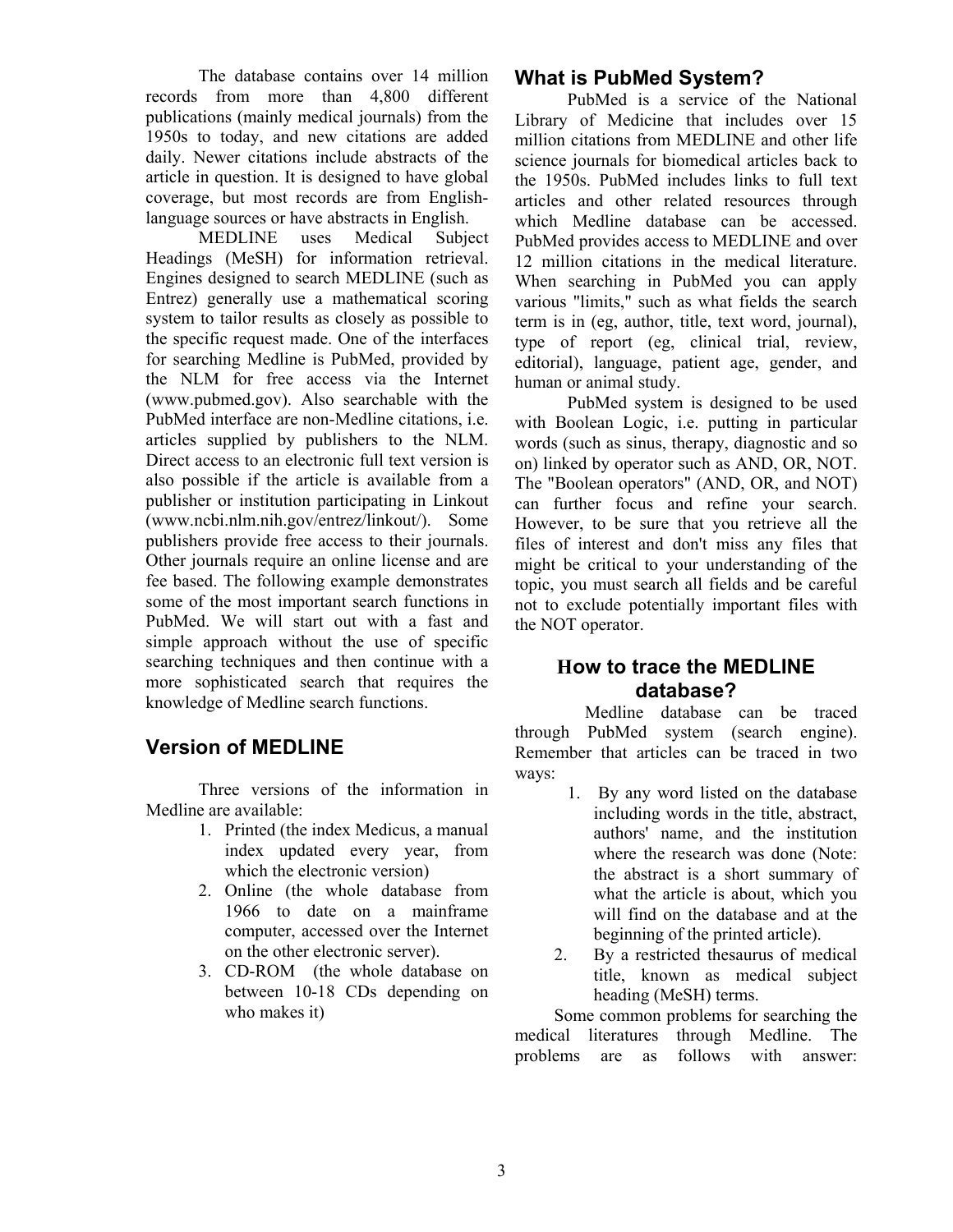## 4**You are trying to find a particular paper, which you know, exists.**

Ans: - You should search the database by field suffix (title, author, journal, institutions, etc.) or by textwords. If we know the title of the paper and perhaps the journal where it was published, we can use the title and journal search keys (field suffix).

| <b>Syntax</b>        | <b>Meaning</b>                                   | <b>Example</b>  |
|----------------------|--------------------------------------------------|-----------------|
| .au                  | Author                                           | dixit, h.au     |
| .jn                  | Journal                                          | kumj.jn         |
| $\dot{\mathfrak{u}}$ | World in title                                   | epilepsy.ti     |
| .yr                  | Year of publication                              | 1995.yr         |
| .ab                  | World in abstract                                | epilepsy.ab     |
| .tw                  | Word in title or abstract                        | epilepsy.tw     |
| .me                  | Single word, wherever it may appear as MeSH term | epilepsy. me    |
| $\cdot$ in           | Institution/Co-authors                           | Bir Hospital.in |
| .pt                  | Publication type                                 | Editorial.pt    |

### **There are some useful search field suffixes**.

## 4**By using the search field suffixes and field suffixes, you can search as below:**

You want to search for "A survey of cervical cancer screening in people with learning disability", which you remember seeing in NEJM a couple of years ago. You can search it in Medline database through PubMed system as: -

- i. survey.ti (This gives you approximately 3500 possible articles)
- ii. cervical cancer.ti (This gives you approximately 450 possible articles)
- iii. learning disability. ti (This gives you approximately 95 possible articles)
- iv. NEJM.jn (This gives you several thousand articles published in NEJM listed in Medline database)
- v. (cervical cancer AND survey AND learning disability).ti and NEJM.jn (This gives you the particular article which you are searching.
- vi. (cervical cancer AND survey AND learning disability).ti and NEJM.jn AND 2003.yr ( This gives you the particular article published in NEJM in the particular year)

## 4 **If you cannot remember the title of the article you want but you know some exact key phrases from abstract.**

Ans: You may search under text word than MeSH .The field suffixes .ab (abstract),.tw (textword) and .pt (publication type)etc.Suppose you are trying to find out an editorial from one of the medical journals ( you cannot remember which) in 2003 about evidence based medicine. You can do the following search technique in this database:

- i. evidence based medicine.tw and 2003.yr (This may give you a total about 150 articles about evidence based medicine.
- ii. evidence based medicine.tw and 2003.yr AND editorial.pt ( This may give you 50 articles ).

However, this method will only pick up articles with the exact string " evidence based medicine" as a textword.. It will miss the articles about " evidence based health care". For this you need to search under MeSH terms.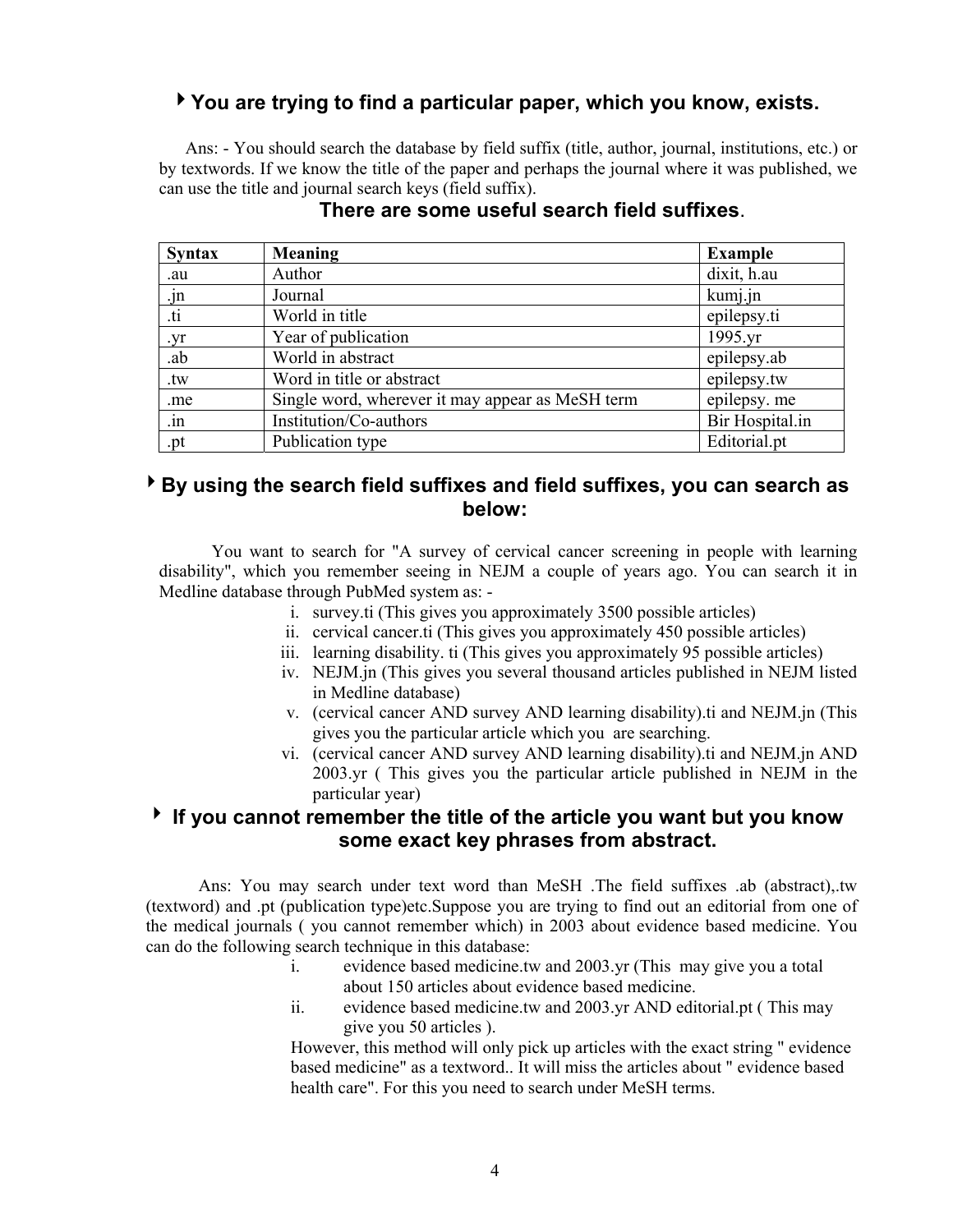## 4**You want to get general information quickly about a well-defined topic**.

Ans: - You should use subheadings and/or the "Limit Set Option".

| S/No           | <b>Limit Set Options</b> |
|----------------|--------------------------|
|                | AIM Journal              |
| $\overline{2}$ | Review articles          |
| 3              | Male                     |
| $\overline{4}$ | Human                    |
| 5              | English, French          |
| 6              | Nursing journal          |
| ┑              | Cancer journal           |
| 8              | Abstract                 |
| 9              | Editorial                |
| 10             | Original articles        |
| 11             | Local holdings           |
| 12             | Publication year         |

# **Some useful " Limit Set Options" are as**

## **There are some useful subheadings:**

| Syntax | Meaning                     | Examples          |
|--------|-----------------------------|-------------------|
| /co    | Complications               | Measles/co        |
| /ct    | Contraindications (of drug) | poprronolol/ct    |
| /di    | Diagnosis                   | depression/di     |
| /dt    | Drug Therapy                | depression/dt     |
| /ed    | Education                   | asthma/ed         |
| /hi    | <b>History</b>              | mastectomy/hi     |
| /nu    | Nursing                     | cerebral palsy/nu |
| /og    | Organization/Administration | health service/og |
| /pc    | Preventive and control      | influenza/pc      |
| /th    | Therapy                     | hypertension/th   |
| /tu    | Therapeutic use (drug)      | aspirin/tu        |
| /ep    | Epidemiology                | poliomyelitis/ep  |
| /px    | Psychology                  | diabetes/px       |
| /ae    | Adverse effect              | Thalidomide/ae    |

# 4**You want to get the answer of a very specific clinical question.**

Ans: - You should construct a specific search by combining two or more broad searches. Suppose, if you want to search the articles about anorexia nervosa, you should follow the following steps:

Tick " Map text to subject heading".

You have not typed a field suffix (as.tw), so even if you forget to tick the box "Map text to subject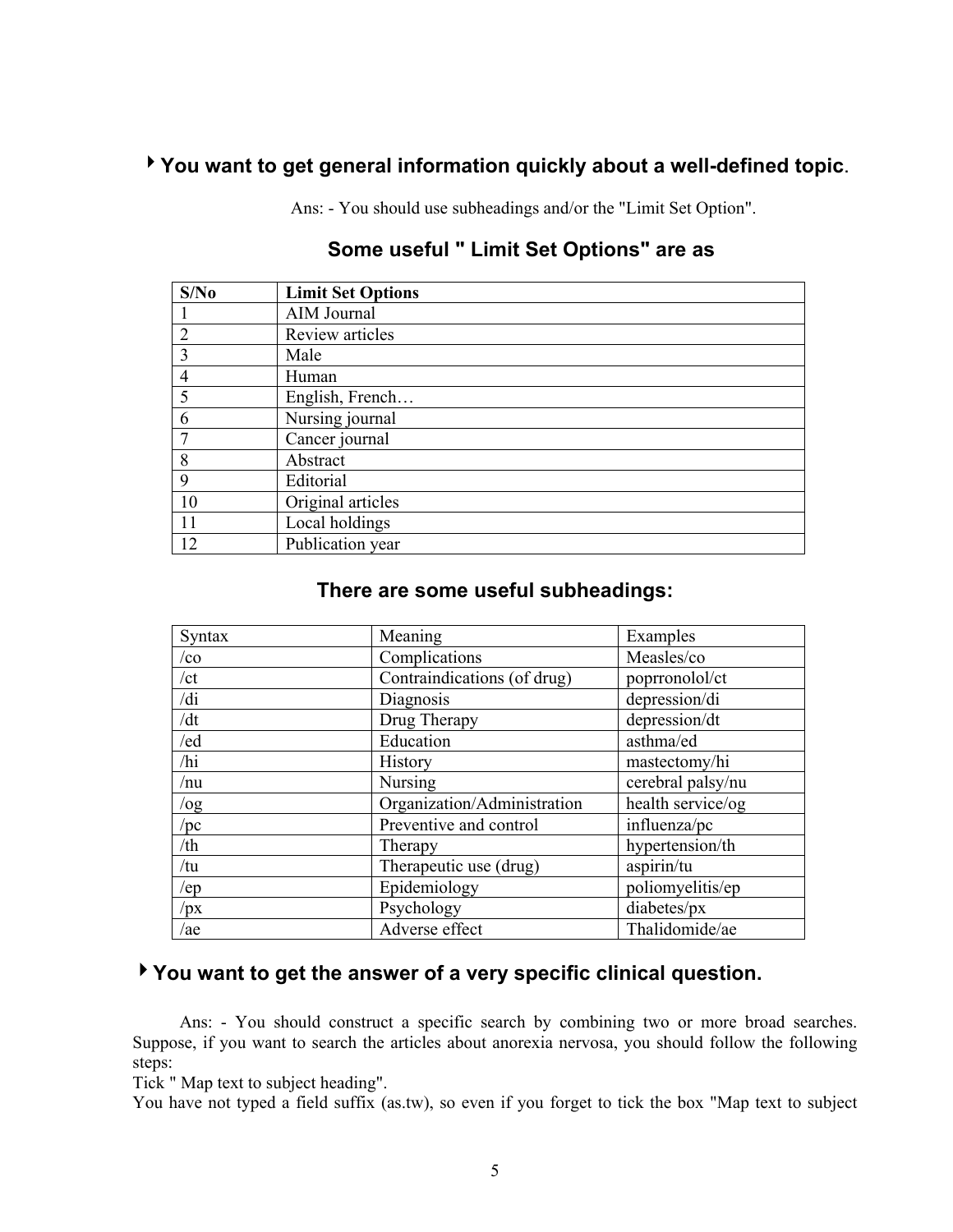heading" the system automatically does this.

Try to match your request to one of its standard Medical Subject Heading (MeSH).

Wait few seconds, you can see the two options on screen.

The first is " anorexia nervosa" as a MeSH term and you are offered two additional choices: explode and focus.

You should ignore " explode box" now and consider the focus box".

 Then you will get articles which are actually about anorexia nervosa and any article that mentioned anorexia nervosa in passing. You can search the specific clinical question by following ways too. You can search \* anorexia nervosa/. In this search \* shows that the term is a major focus of the article and / represents a MeSH term.

## 4**You don't know where to start searching.**

Ans: Use the **" Permuted Index Option".** Lets take the term " stress". It comes up a lot but searching for particular types of stress would be laborious and searching " stress" as a textword would be too unfocused. We need to know where in the MeSH index the various types of stress lie, and when we see that, we can choose the sort of stress we want to look at: for this, we use the command ptx (permuted index). If we type ptx stress, the screen shows many options, including posttraumatic stress disorders, stress fracture, oxidative stress, stress incontinence and so on.

 Ptx is a useful command when the term you are exploring might be found in several subject areas. If your subject word is a discrete MeSH term, use the tree command, eg if you type tree epilepsy, this will show where epilepsy is placed in the MeSH index (as a branch of " brain diseases"), which itself branches into generalised epilepsy, partial epilepsy, posttraumatic epilepsy and so on.

## 4**Your search gives you lots of irrelevant articles.**

 Ans:- Often, a search uncovers dozens of articles that are irrelevant to your question. The Boolean operator "NOT" can help here. This search (sinus not head \$).tw gives you the articles, which are related to sinus only. We can search another way to get the relevant article is to narrow the textword search to adjacent words. Suppose you are searching " home help" includes two very common words linked in a specific context. Link them as follows: Home adj help.tw

 If Medline hasn't helped, despite a thorough search, you should go through other medical and paramedical database. Medline does not cover furthermore, a number of important medical and paramedical journals at all.

## 4**The some important medical and paramedical databases are as given below:**

**AIDSLIN database**: - Reference the literature on AIDS and HIV back to 1980.

**AMED database** (www. silverplatter.com.):- Cover a range of complementary and alternative medicine including homeopathy, chiropractic, acupuncture and so on.

**Bandolier** (www.jr2.ox.ac.uk: 80/Bandolier): - Award-winning summary journal with searchable index produced by Andrew Moore and colleagues in Oxford, UK.

**Cochrane database** (www.mcmaster.ca/Cochrane/Cochrane/revabstr/abidx.htm)